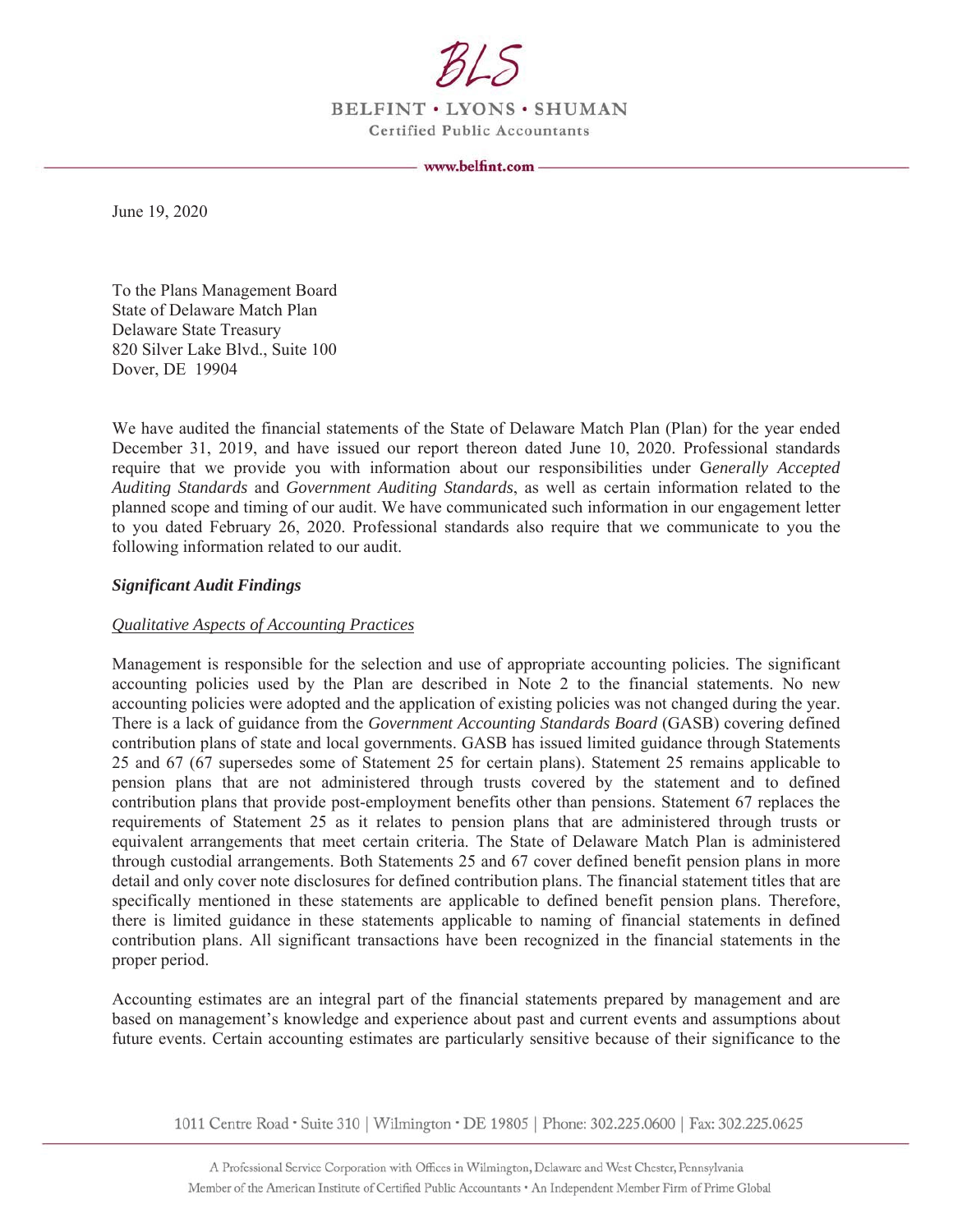State of Delaware Match Plan June 19, 2020 Page 2 of 3

# *Significant Audit Findings - Continued*

### *Qualitative Aspects of Accounting Practices - Continued*

financial statements and because of the possibility that future events affecting them may differ significantly from those expected.

The financial statement disclosures are neutral, consistent, and clear.

### *Difficulties Encountered in Performing the Audit*

We encountered no significant difficulties in dealing with management in performing and completing our audit.

### *Corrected and Uncorrected Misstatements*

Professional standards require us to accumulate all misstatements identified during the audit, other than those that are clearly trivial, and communicate them to the appropriate level of management. No misstatements were noted during the year.

### *Disagreements with Management*

For purposes of this letter, a disagreement with management is a financial accounting, reporting, or auditing matter, whether or not resolved to our satisfaction, that could be significant to the financial statements or the auditors' report. We are pleased to report that no such disagreements arose during the course of our audit.

### *Management Representations*

We have requested certain representations from management that are included in the management representation letter dated June 10, 2020.

### *Management Consultations with Other Independent Accountants*

To our knowledge management has not consulted with other accountants about accounting and auditing matters, similar to obtaining a "second opinion" on certain situations. If a consultation had involved an application of an accounting principle to the Plan's financial statements or a determination of the type of auditor's opinion that may have been expressed on those statements, our professional standards would have required the consulting accountant to check with us to determine that the consultant had all the relevant facts.

### *Other Audit Findings or Issues*

We generally discuss a variety of matters, including the application of accounting principles and auditing standards, with management each year prior to retention as the Plan's auditors. However, these discussions occurred in the normal course of our professional relationship and our responses were not a condition to our retention.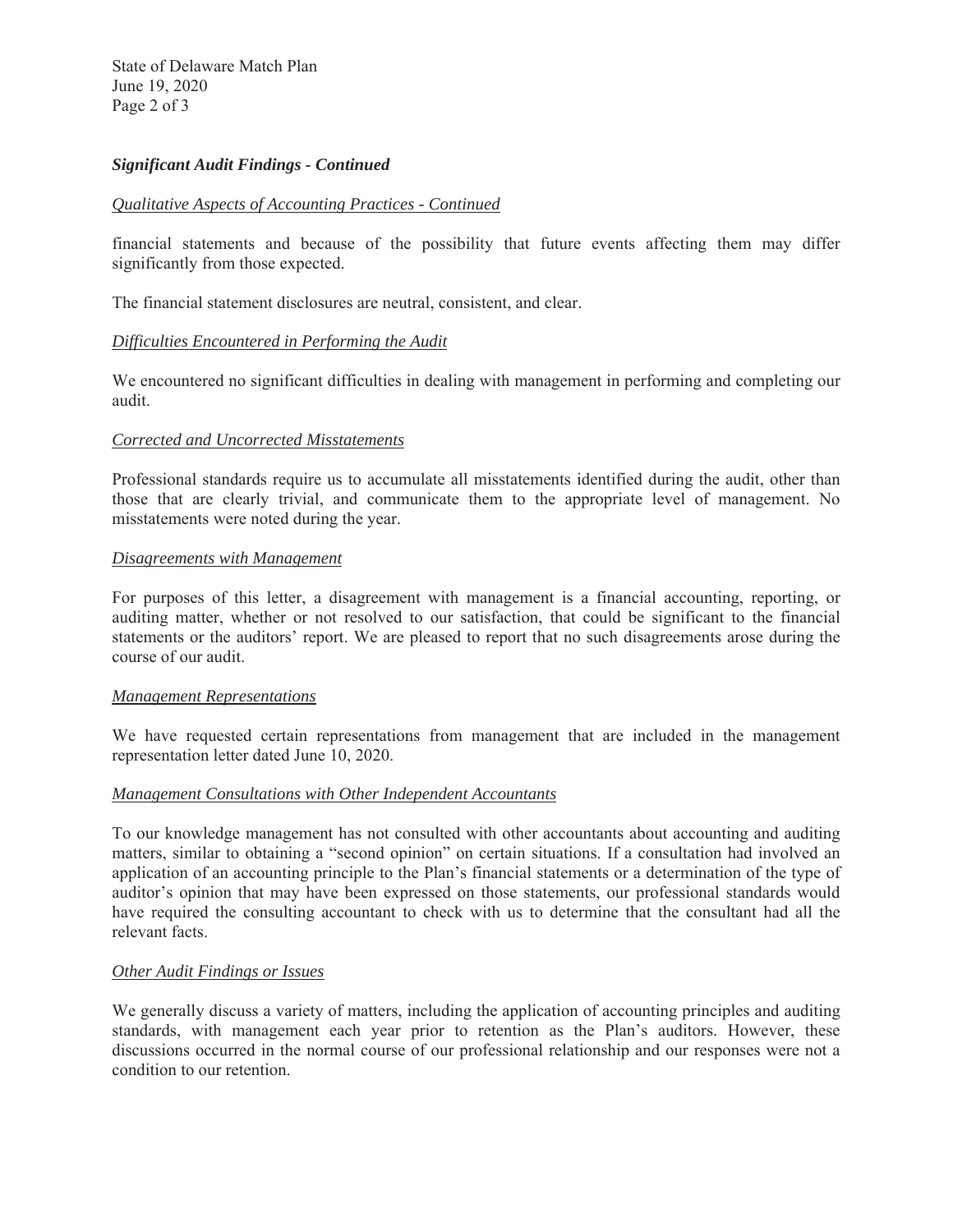State of Delaware Match Plan June 19, 2020 Page 3 of 3

# *Significant Audit Findings - Continued*

### *Other Audit Findings or Issues - Continued*

During our audit, we became aware of matters that are opportunities to strengthen the system of internal control and improve operating efficiency. The attachment to this letter summarizes our findings and recommendations.

### *Other Matters*

We applied certain limited procedures to management's discussion and analysis, which is required supplementary information (RSI) that supplements the basic financial statements. Our procedures consisted of inquiries of management regarding the methods of preparing the information and comparing the information for consistency with management's responses to our inquiries, the basic financial statements, and other knowledge we obtained during our audit of the basic financial statements. We did not audit the RSI and do not express an opinion or provide any assurance on the RSI.

This information is intended solely for the use of the Plans Management Board, plan administrator, and management of the State of Delaware Match Plan and is not intended to be, and should not be, used by anyone other than these specified parties. We thank the management and staff of the State of Delaware Match Plan for their cooperation and courtesies extended to us during the performance of our audit.

Very truly yours,

Belfint, Lyons & Shuman, P.A.